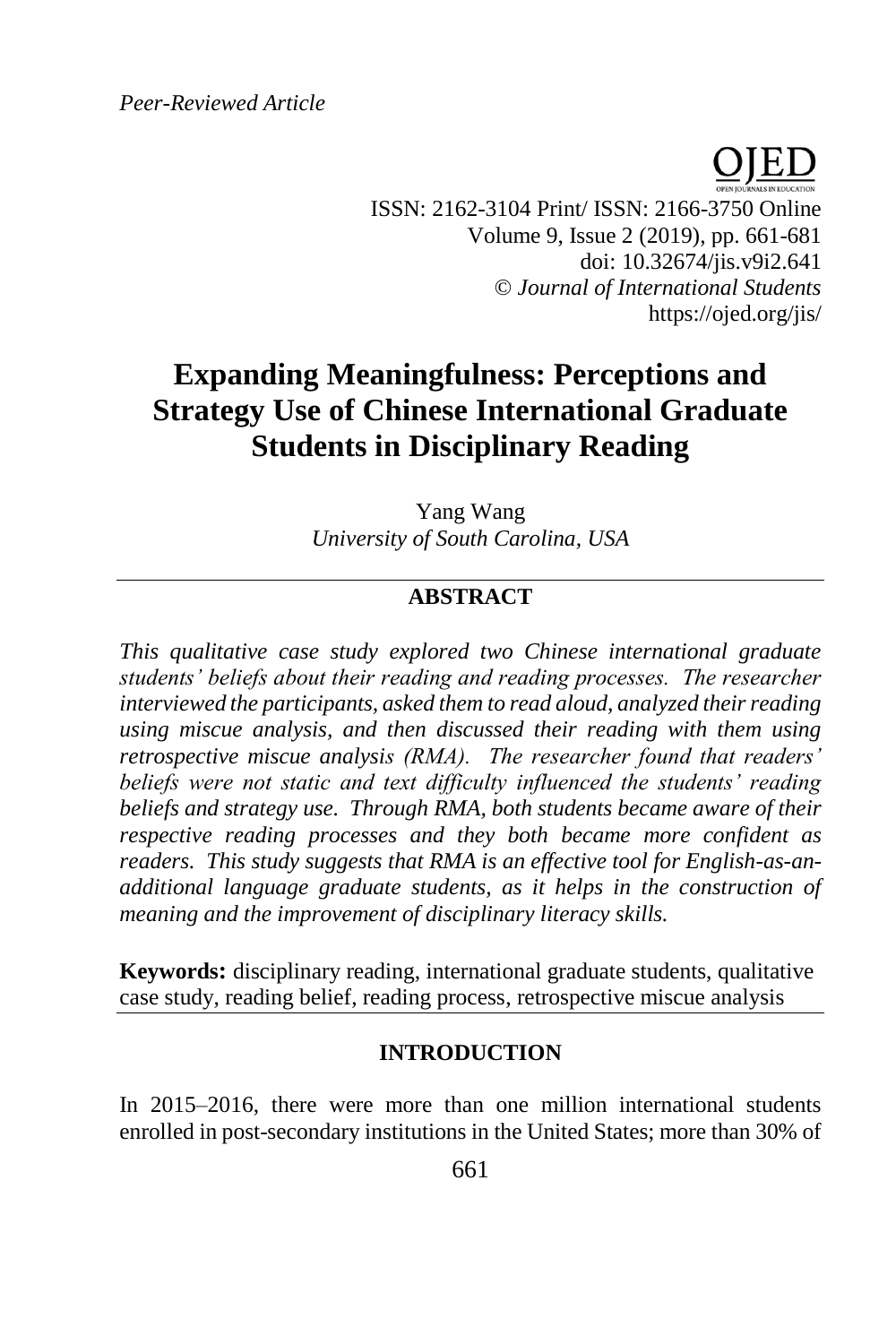these students were from China (Institute of International Education, 2016). China is the number one country of origin for international students and scholars in the United States (Ma & Wang, 2014). International students' language proficiency affects their adjustment to academic success and social life (Andrade, 2009). Many Chinese international students struggle with English language skills and find it challenging to learn content knowledge from textbooks written in English (Su & Harrison, 2016; Wang & Zuo, 2014). Their general reading strategies are not always sufficient, as English texts are often discipline-specific. For example, reading a social studies text and a science text require different sets of reading strategies.

This case study was designed to explore the effect of retrospective miscue analysis upon two Chinese international graduate students' understandings of their own reading processes. It uncovered their reading strategies in English when they read disciplinary texts–the professional books and articles in their fields. The purpose of this study was to explore how Chinese international graduate students' used reading strategies in their disciplines through retrospective miscue analysis and to provide implications for instructors and faculty who work with international students who speak English as a second language. The research questions were:

- What are the Chinese graduate students' perceptions of themselves as readers?
- Based on retrospective miscue analysis, how do they read in their disciplines?

## **THEORETICAL FRAMEWORK AND LITERATURE REVIEW**

#### **What is Reading?**

Language is first social then psychological (Vygotsky, 1978). Reading is a social process in which the readers make sense of texts from the information on the page and ideas and thoughts evoked by the texts (Schoenbach, Greenleaf & Murphy, 2012). Reading is a cognitive process that is a problemsolving operation in one's brain to achieve some goal (Bernhardt, 1991). Reading is using multimodal systems to create and construct meaning in a sociocultural context, and readers negotiate their transactions from a developmental perspective (Kucer, 2014; Rosenblatt, 1978). Reading is "a psycholinguistic guessing game" (K. Goodman, 1976, p. 46). To construct meaning, readers use three linguistic cueing systems; graphophonic,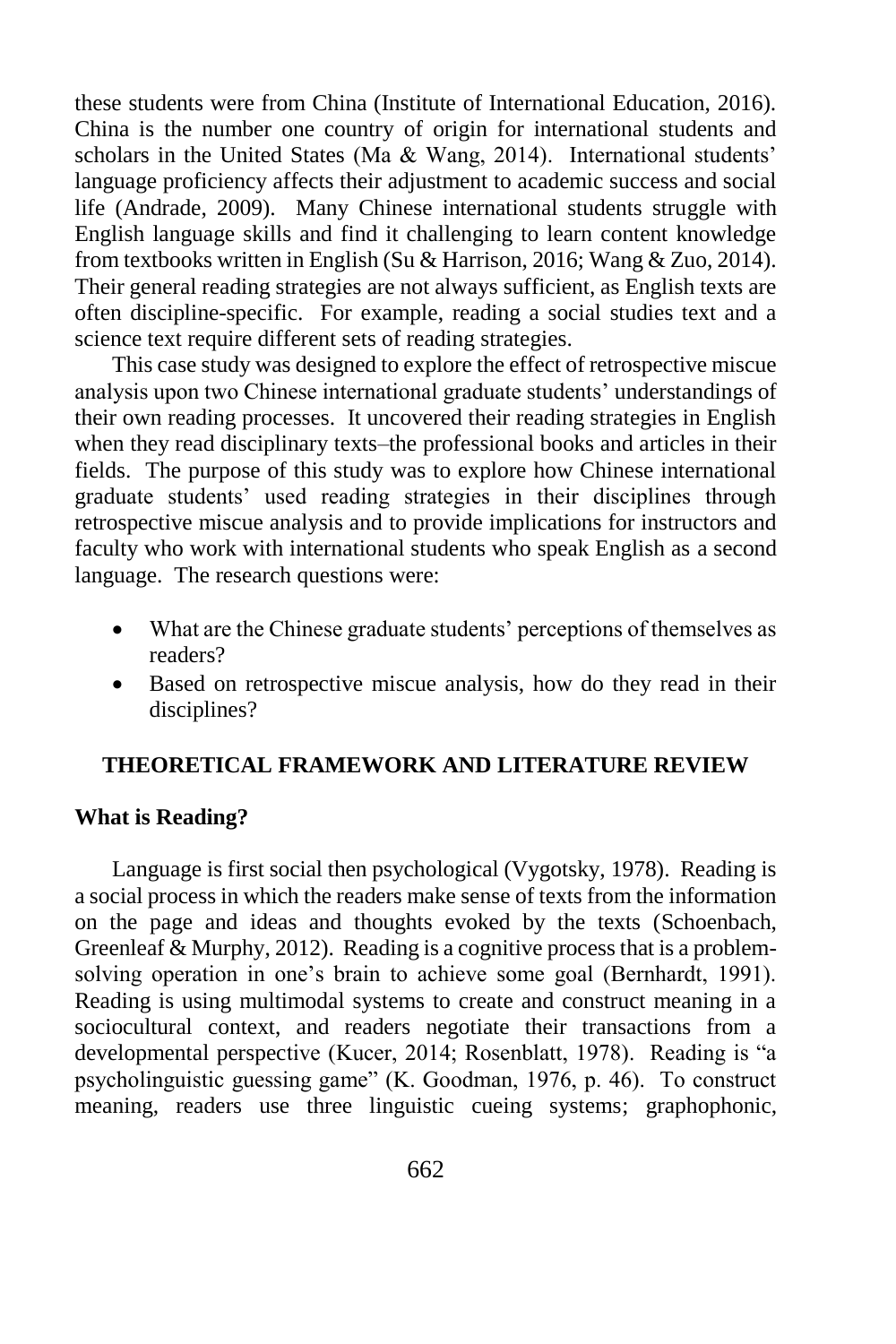syntactic, and semantic and three pragmatic systems; context of situation, background knowledge, and culture (Moore & Gilles, 2005).

To understand challenging texts, readers are "mentally engaged, motivated to read and to learn, persistent in the face of challenge, socially active around reading tasks, [and] strategic in monitoring the interactive process that assists comprehension" (Schoenbach et al., 2012, p. 21). Reading disciplinary texts requires both language knowledge and disciplinary knowledge and close reading (Fang & Pace, 2013). Close reading often involves high-quality texts, profound questions, rereading, and discussion. From this sociopsycholinguistic perspective, content-area literacy is being able to read and write for acquiring new content in the disciplines (McKenna & Robinson, 2014). This ability includes general literacy skills and strategies, prior knowledge of content, and disciplinary-specific skills and strategies.

## **What is Reading in a Second Language?**

Learning to read in a second language is a complex process that is influenced by the learners' first language and other sociopsycholinguistic and cognitive factors. First language reading, second language proficiency and decoding, educational background, and educational goals all contribute to reading comprehension as well as influence literacy development (Koda, 2007). This means English learners' first language, their English language proficiency, English reading strategies, content area knowledge and learning goals all affect their content area literacy. Language learning is integrated with English learners' content learning (Snow & Brinton, 1988).

In second language reading, the text does not only include linguistic elements, but also contains its pragmatic nature, intentionality, content, and topic. All those elements affect the reading process and make readers changeable entities. Additionally, the reader's knowledge consisting of locallevel knowledge, domain-specific knowledge, and culture-specific knowledge influences the reading process (Bernhardt, 1991). Furthermore, advanced second language learners need to learn the academic cultures in order to read in their academic fields (Bernhardt, 2011).

Second language readers transfer across languages, and their first language competence can transfer and affect second language development (Koda, 2007). To help non-native speakers learn to read effectively and efficiently in a new language, many scholars have argued for culturally responsive teaching. Fenner and Snyder (2017) argued that culturally responsive teaching is assets-based: a) Students should be the center of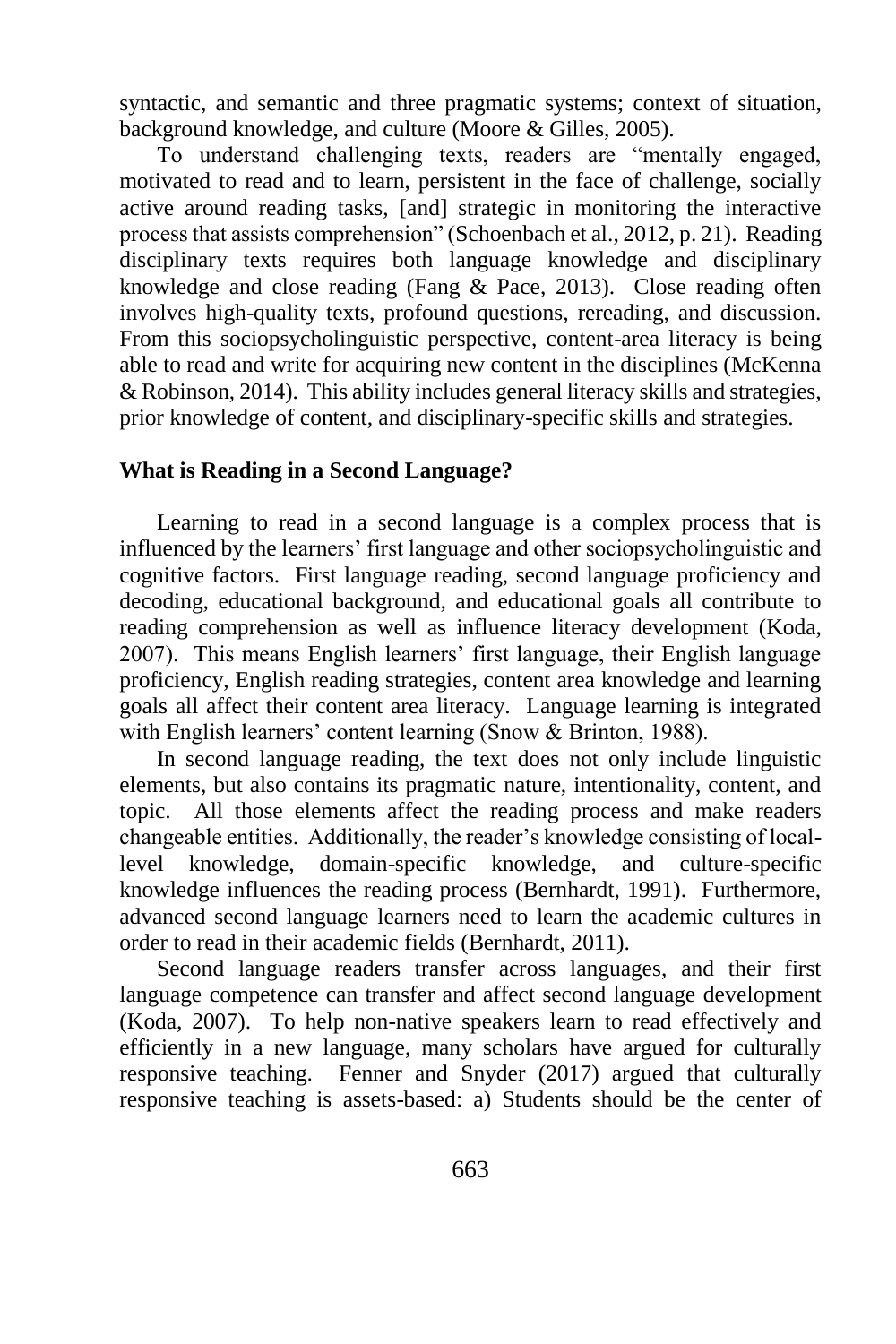learning, b) their first language, and home and cultural backgrounds should be valued, c) teachers should support their students as well as challenge them.

# **What is Retrospective Miscue Analysis?**

A miscue is a difference between the text and what the reader creates (Y. Goodman, Watson & Burke, 2005). For example, a reader reads *a short time period* as *a short term period* and *mindset* as *mindest*. The former miscue, *term* may not change the text meaning; the latter miscue, *mindest* may change the meaning. Readers would never be utterly proficient with no errors (Bernhardt, 1991). Miscue analysis is an assessment tool to explore readers' cue use (Y. Goodman et al., 2005) and Retrospective miscue analysis (RMA) is an assessment and instructional tool that helps readers revalue themselves as they confer about their reading processes with teachers or researchers (Y. Goodman, 1996; Y. Goodman, Martens & Flurkey, 2014; Moore & Gilles, 2005). Metacognition is thinking about thinking; metacognitive conversations like RMA helps readers become aware of their own thinking and problem-solving (Schoenbach et al., 2012).

In an RMA procedure, usually one teacher or researcher works with one reader. The teacher or researcher would:

- Select comparatively challenging reading pieces based on the reader's interests and/or encourage the reader to bring in some reading materials.
- Invite the reader to read aloud the text or a selection of what the reader brought as if the reader were reading by oneself. (Approximately 500 words.)
- Quickly jot down some miscues on paper while listening to the reader's reading—preferably a few high-quality miscues that did not change the meaning of the text and a few low-quality miscues that changed the meaning of the text.
- Ask the reader to retell what the reader just read. Ask aided questions in the retelling.
- Confer with the reader about the high-quality miscues first and then about the low-quality miscues. Help the reader name the reading beliefs, notice the strengths and needs, and teach new strategies.
- Repeat for as many sessions as needed or weekly or monthly sessions.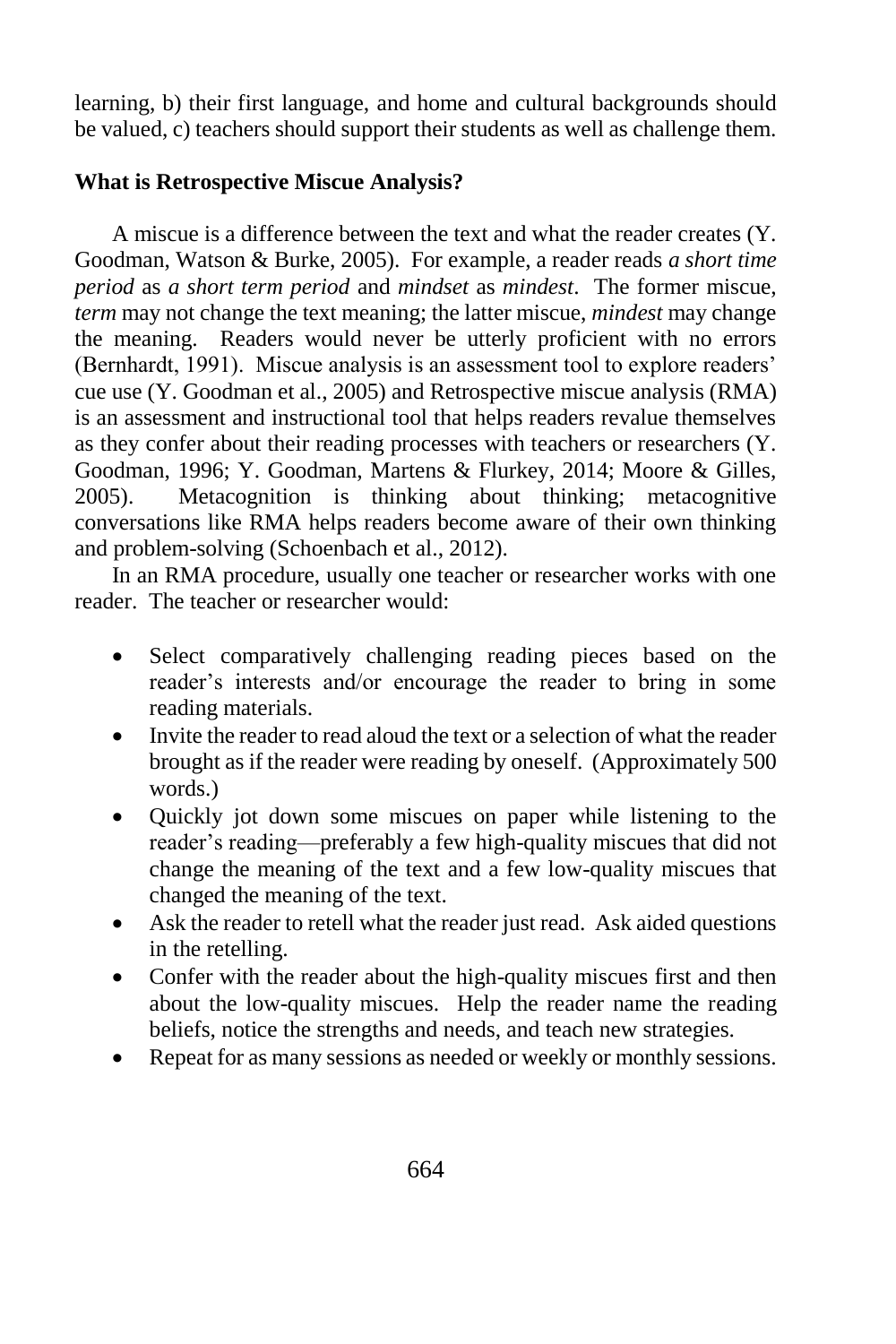#### **Previous Studies**

Previous studies (Gilles & Peters, 2011; Y. Goodman, 1996; Marek, 1987; Martens & Doyle, 2011; Moore & Gilles, 2005; Paulson & Mason-Egan, 2007) found that retrospective conversations of RMA with teachers and researchers helped readers build their confidence in reading, learn about reading strategies, value their reading, gain agency, and become lifelong readers. Previous studies with English learners (Almazroui, 2015; Kim, 2010; Moteallemi, 2010; Wang, 2014; Wang & Gilles, 2017; Wang & Zheng, 2019; Wurr, Theurer & Kim, 2009) found that RMA was a powerful instructional strategy for students who spoke Korean, Spanish, Arabian, and Chinese Mandarin.

Previous studies have explored the specific strategies that learners use to read in their disciplinary fields (Schoenbach et al., 2012; Shanahan, 2013; C. Shanahan & Shanahan, 2014; T. Shanahan & Shanahan, 2008). Some researchers have examined disciplinary literacy of English language learners. Protacio and Jang (2016) studied English language teachers' beliefs and found that accessible texts, English learners' self-concept, and reading purpose influenced English learners' reading motivation. O'Brien and Leighton (2015) determined that complex read-aloud text contributed to first-grade English language learners' academic language and content knowledge achievement. And Na, Schaller, and Jee, (2015), who studied Korean high school English learners, found that students responded to emotional texts to a greater degree than to neutral texts when engaged with culturally situated emotions.

Many studies examined college students' academic reading in their second language. Li and Munby (1995) studied two Chinese graduate students' academic reading and found metacognitive strategies are crucial for reading in a second language for academic purposes. Huang (2006) surveyed 212 college English as foreign language learners and found teachers' help, marked-up texts, and instruction of reading skills motivated students to learn for academic purposes. Chou (2013) compared English as a foreign language students' reading for general and academic purposes and found they used similar strategies but to different degrees.

Although think-aloud studies have been conducted to explore second language reading (Bernhardt, 2011), RMA has not been used widely with adult English learners or international students in the United States. This instructional and assessment tool requires more time and efforts for teachers or instructors to work closely with the learners individually. None of these studies used retrospective miscue analysis to address the reading perceptions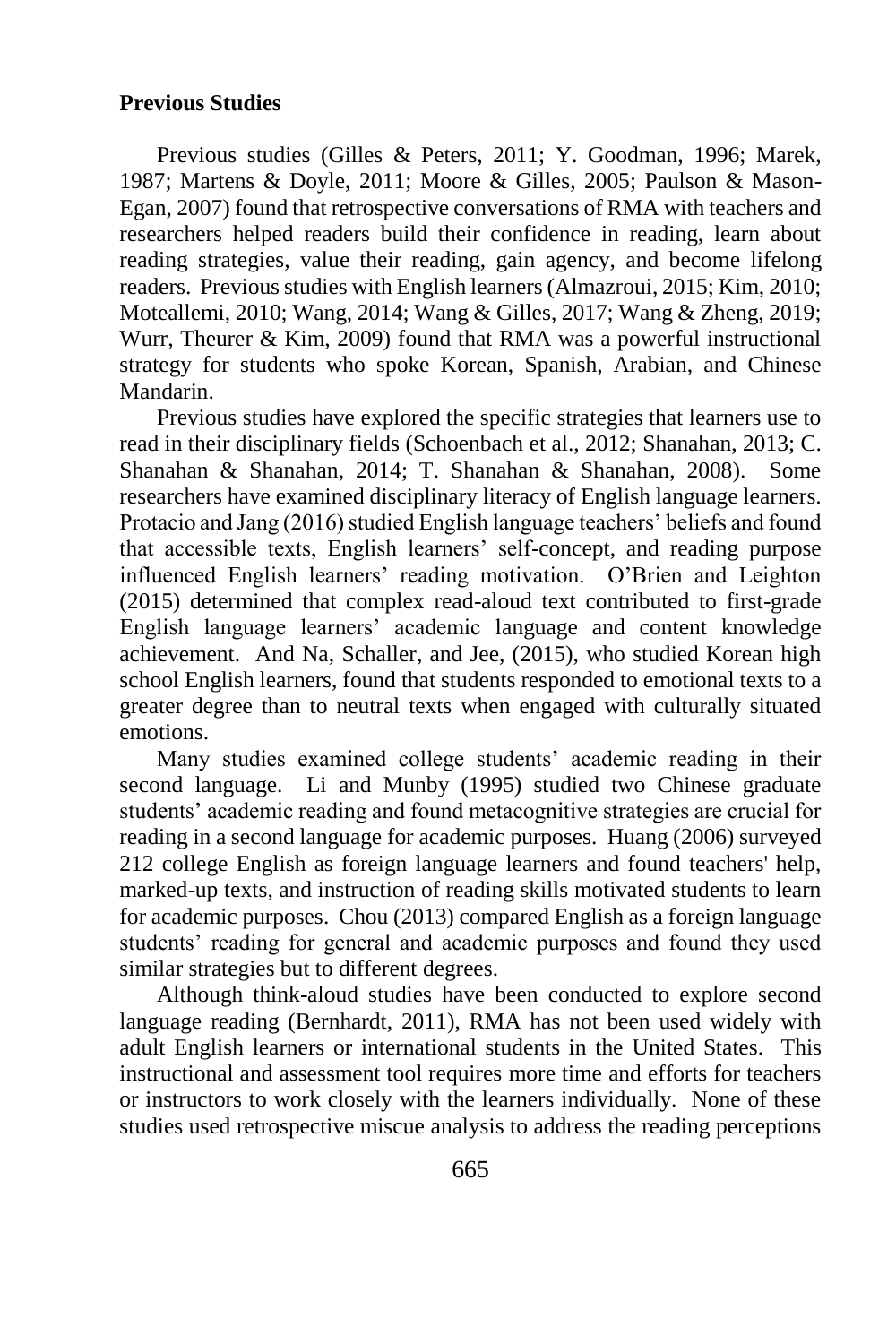and processes of international students' disciplinary literacy. As an English learner, researcher, and teacher educator, I understand the challenges of learning disciplinary knowledge in English as an additional language and the importance of providing scaffolding and support for students in higher education. I wanted to understand more about what the Chinese international students' reading perceptions and how they read in their disciplinary area.

## **RESEARCH METHOD**

This qualitative case study describes the adult English learners' reading process in depth within the higher-education context. This study copes with many variables that affect reading and relies on multiple sources of data.

#### **Participants**

I recruited the participants through in-person contact following the criteria. Participants must: have had K-12 education and bachelor's degrees in Mainland China, speak Chinese Mandarin as their first language, have learned English during middle school and have proficient interpersonal communication skills. I selected two female Chinese international graduate students, Jiamei and Wenwen (all names are pseudonyms) from a large university in the southeastern United States. They struggled with academic language proficiency in reading and writing in English. This may be because English teaching at middle and high school and non-English major undergraduate programs in China are full of practice and drill, and many students learn just to pass the tests. Students learn new words, sentence structures, translation between the two languages, and background knowledge about western culture. They read and write to learn the language and not for content area knowledge. Their scores of Test of English as a Foreign Language and Graduate Record Examinations are about the average among international students. When the study began, Jiamei and Wenwen had been in the United States for three months and were adjusting to academic learning in English and their new cultural context.

Jiamei obtained her bachelor's degree in Accounting in Mainland China and then worked part-time as a basketball coach until she came to the United States for her master's degree program in Sports Business and Entertainment. Wenwen obtained a master's degree in English and Chinese Translation and taught English language in a private high school for a year in China before coming to the United States. She was waiting to start her doctoral program in Education at the time she participated in the study. The two participants'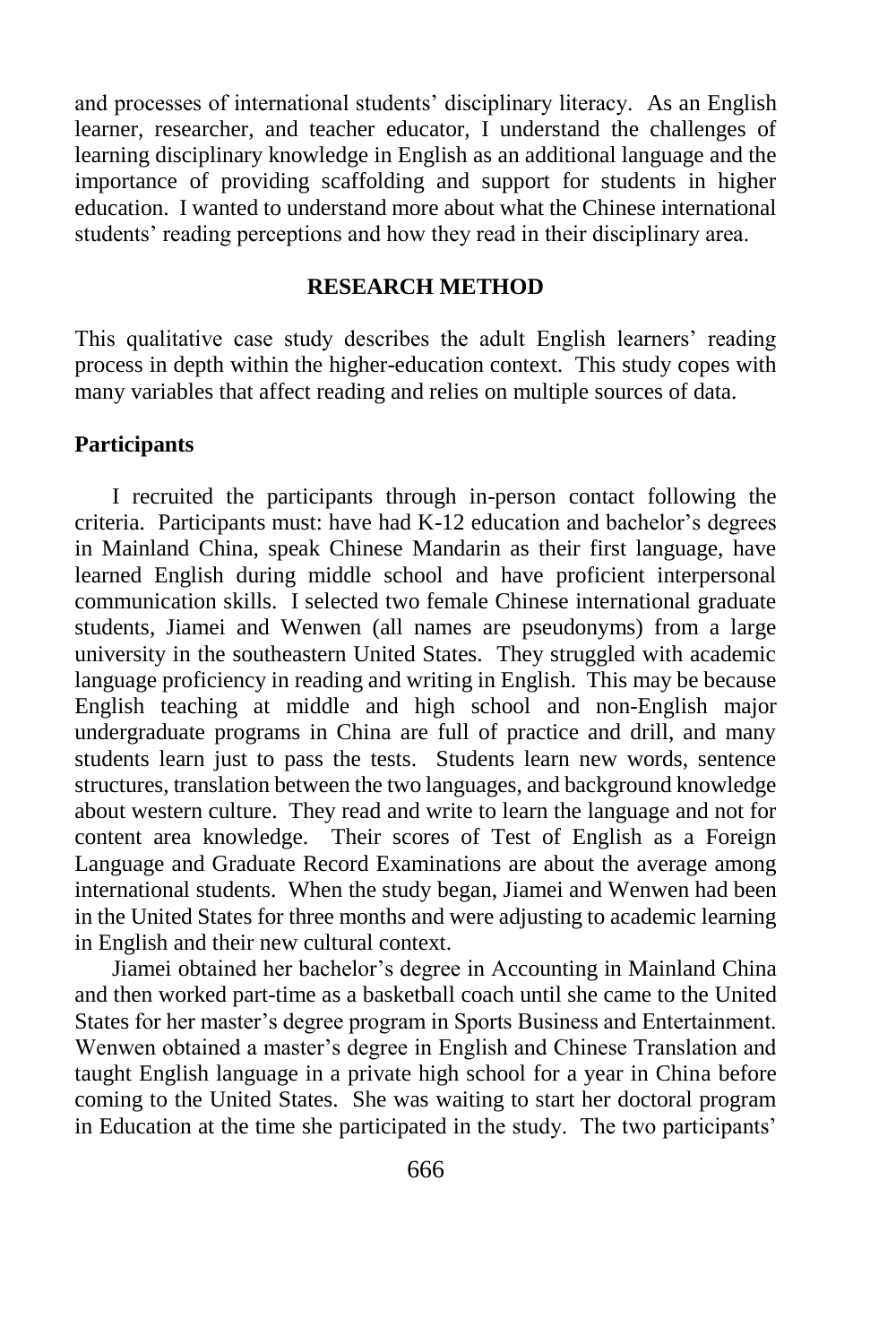backgrounds represent many international students studying in the United States. They received their K-12 education and obtained their bachelor degrees in China. They had lived in the states less than a year at the time of this study. English was their second language, and they struggled with the intense reading at the graduate school. The two participants are the bounded case in this study.

# **Procedure**

The participants and I met individually, for five bi-weekly sessions during the fall semester; each meeting lasted approximately one hour. We met at the campus library and the study rooms. I collected multiple sources of data throughout the study, which are presented below.

In the introductory meeting, using the Burke Reading Interview protocol (Y. Goodman et al., 2005), I talked with each participant about her perceptions of reading and the strategies each used when reading texts written in English. We chatted informally as I encouraged Jiamei and Wenwen to expand upon their responses. I asked my questions in English and, when requested to do so, I translated them into Chinese. Both participants responded in Chinese. I audio-recorded and transcribed the interviews for later analysis.

For interviews two through five, I asked Jiamei and Wenwen to choose English texts from their respective academic areas due to the purpose of this study. I told them they could browse the texts regarding the title, content, and length, as long as:

- The content related to their study areas.
- The text included material such as professional journal articles, or chapters in their textbooks.
- Each piece was at least 500 words long.
- They waited to read the texts until we were together.

Each participant selected one English text for each meeting, using these criteria, and sent the texts to me before we met, so I could make copies for miscue marking and note taking.

Jiamei selected:

- one chapter about managing diversity from her textbook,
- an article about sports management,
- a law case from her course, and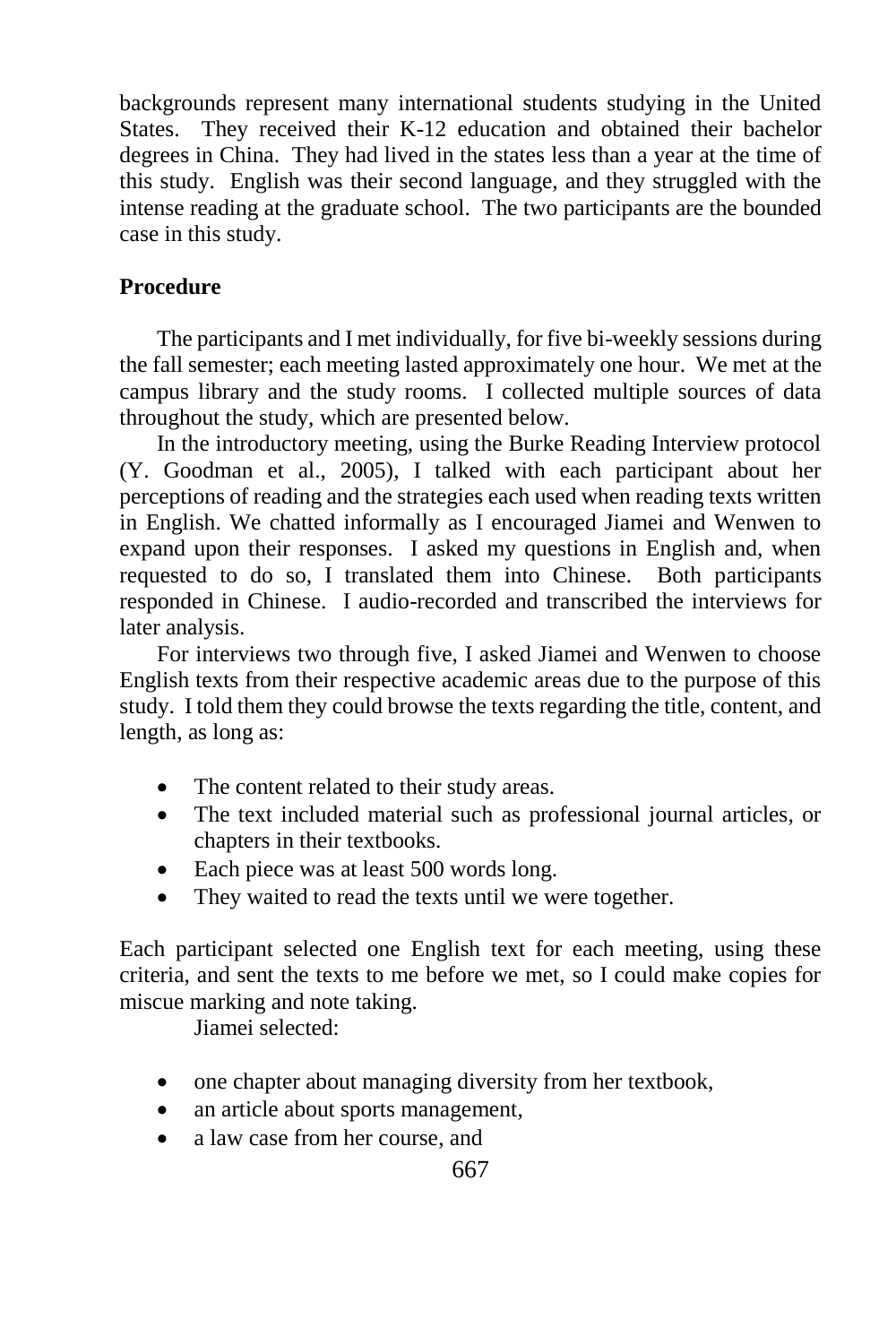- the preface of a bestselling book about the psychology of success. Wenwen selected:
- the preface of a book about second language learning,
- an article about plagiarism in Japanese universities,
- an article about plagiarism and patchwriting in second language writing, and
- a book chapter about sociocultural theory and second language learning.

At each meeting, Jiamei or Wenwen read aloud their chosen texts and then retold what they read following the miscue analysis procedure (Y. Goodman et al., 2005). Reading aloud is required for this procedure so the researcher or teacher can mark and use the miscues to investigate the reading process. My personal experience of being a bilingual speaker and working with Chinese English learners for years allow me to differentiate the participants' accent and dialects caused by their first language. I also understand that reading aloud may complicate some English learners' comprehension; however, this is the only way I could adopt to look into their reading process without the assistance of technology.

The participants read articles and chapters on their tablets except for two instances, when each brought in the preface of a hard copy book. When the chosen text was too long, we decided collaboratively about which section to read aloud. Usually, we chose a relatively complete part such as the introduction, literature review, or findings. For example, when Wenwen read a professional article, she read the introduction silently and then read the complete literature review aloud. As the participants read aloud, I sat by them, listened, marked their miscues, and took notes on my hard copies that I had prepared in advance.

After the participants read aloud, I invited them to retell everything that they remembered. Both participants responded in Chinese. I asked some aided questions that encouraged them to recall and share more. For instance, I asked, "You mentioned [X]. Tell me more." "Why do you think [Y]?" "What connections did you make when you read [Z]?" I audio-recorded the reading and retelling. I also took notes about the retelling in the margins and in the empty spaces on my copies.

After the reading and retelling, I quickly selected a few miscues to talk about (Moore & Gilles, 2005). When there were only a few miscues from a piece, we discussed them all. I selected the miscues that did not change the meaning of the texts and talked about them first. Then we talked about miscues that changed the meaning of the texts. I asked questions for each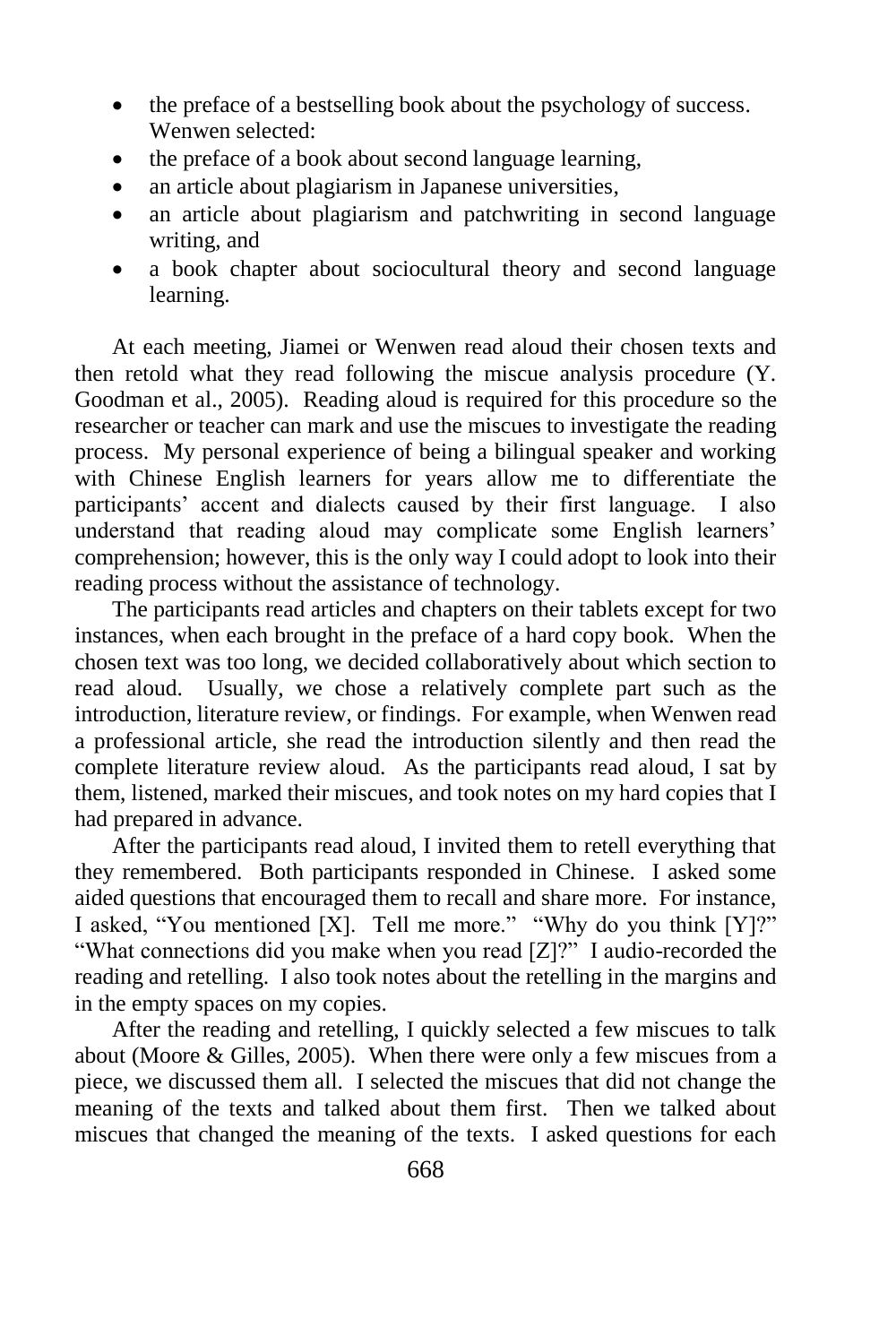miscue like, "Did it sound like language?" "Did it make sense?" "Did it change the meaning of the text?" "Why did you make this miscue?" Additionally, I modified those questions and added open-ended questions to allow the participants to talk about anything that they were willing to share about their reading beliefs, processes, and comprehension. Due to the purpose of this study, we did not talk about the phonic variations that they made because of accent or dialects. I audio-recorded and transcribed all the RMA sessions.

I kept field notes after each meeting with the participants. In the notes, I described the context and noted what I observed initially regarding the students' reading beliefs, the reading process, strengths, struggles, and comprehension. The field notes were also used for data analysis.

#### **Analysis**

This study borrowed the case study protocol and developed case study database (Yin, 2017). Multiple sources of evidence introduced in the section above were collected for analysis. Relying on my theoretical propositions and my positionality, I open coded all the data of the interviews, the miscue analysis, the retelling notes, RMA transcriptions, and the field notes. I worked from the "ground up" (Yin, 2017, p. 136) and used Glasser and Strauss' (1967) constant comparative method to analyze the data. Initial codes included meaning-making, accuracy, purpose, vocabulary, paragraph organization, sentence structure, background knowledge, use of context, words omitted, words looked up, and self-reflecting. The themes of reading beliefs, text feature, reading strategies, and language use emerged from the data.

I did pattern matching and asked for the participants' responses and if they had any questions. The findings were shared with the participants for member checking. Based on the case description, I labeled Jiamei a metacognitive reader and Wenwen, a reading deliverer.

#### **JIAMEI, A METACOGNITIVE READER**

Jiamei had different standards evaluating herself as a reader in her first and second language. She acknowledged, "As a Chinese [native speaker], my reading is not good. However, as a second language learner, compared with many other learners, I am okay [reading in English]." Jiamei found the many new English words challenging when reading in her discipline. She was metacognitive about her reading process when she read for an academic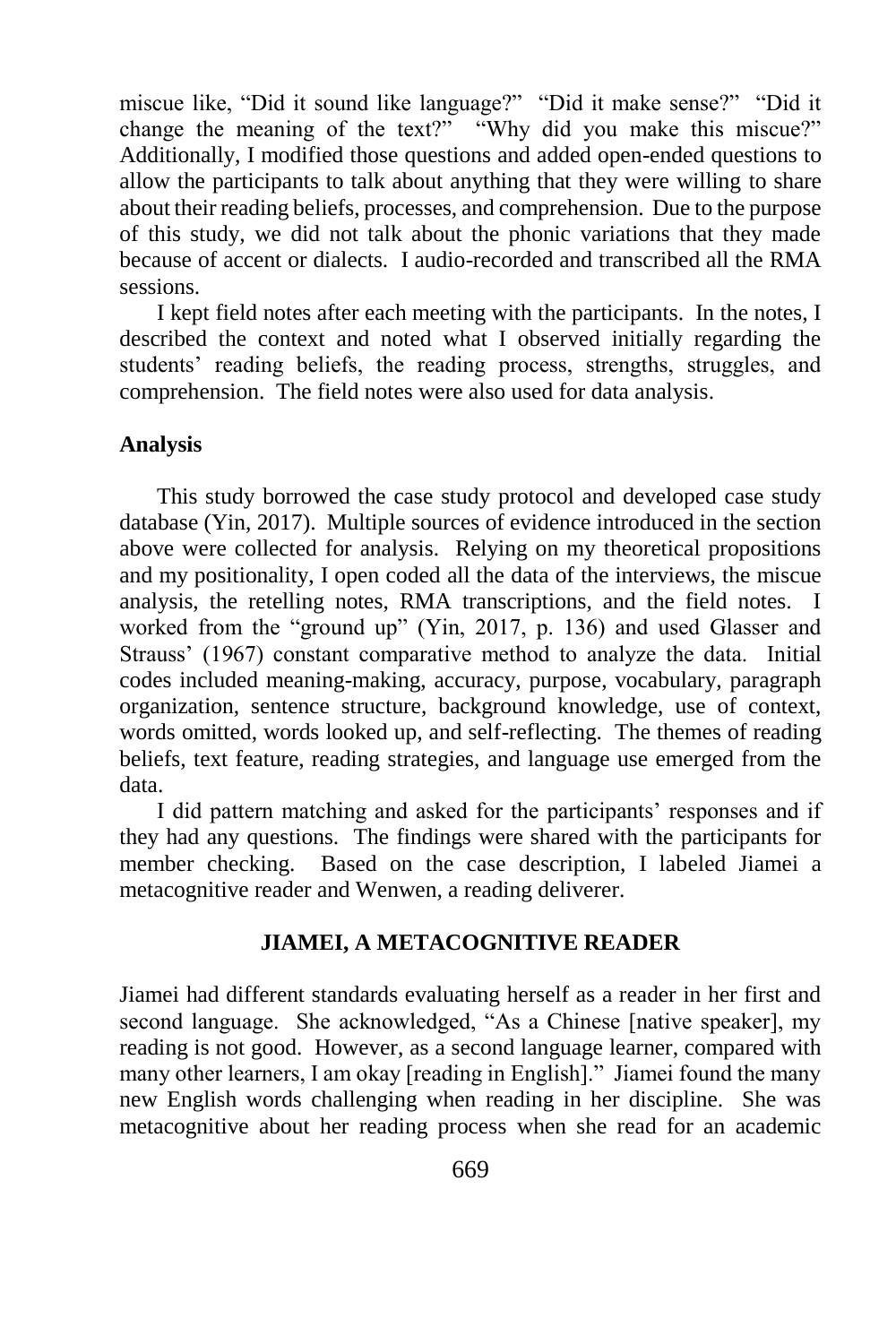purpose. She applied multiple reading strategies and was aware of when to use them in her reading.

Jiamei thought that reading in English was about learning things. Her purposes for reading influenced her reading beliefs. She predominantly read academic materials and rarely read in English for pleasure. Jiamei started her retelling by stating the main idea, and she used her prior knowledge to understand what she was reading. When she read assigned law cases, she knew that her professor would ask students to share their opinions in class. Because of this, Jiamei tried not only to understand the text, but also to form an opinion about what she read. Jiamei wanted to go back and work in China after she received her master's degree. Her career goal made her connect her academic readings to related situations in China.

Jiamei told me that when she read, she translated the texts into Chinese. She said that she used Google translate when she read by herself. She opened the Google translate webpage on her computer monitor screen and set her tablet beside the screen. When she read something that she did not know, she typed it into Google translate. Even though she knew the website did not always offer accurate translations, she was able to understand some major concepts. She then translated these concepts into Chinese. When she was not able to understand everything in Chinese, she reread the texts, translating into Chinese, while embedding English words. She said that she understood the terms and jargon in English better when there was not an appropriate one-onone translation in Chinese.

Jiamei was familiar with the text features because she selected the texts by herself and had been reading similar texts for her coursework. She noticed the text features of the sentence structure, endnotes, and the organizations of paragraphs, sentences, and subsections. Knowing these text features helped her to read efficiently and effectively. She was aware that some words used in the law cases and other content materials sometimes had meanings that differed from those used in daily life. For example, she read *Tarkanian then filed suit against UNLV*, and mentioned those words of *file* and *suit* have different meanings in different contexts.

Jiamei was efficiently and effectively able to use multiple strategies to read for meaning. She murmured or silently reread long sentences. Jiamei explained that she needed to understand the complete sentence, and then translate it into Chinese. Many times, she scrolled up and down across paragraphs on her tablet. When she read the book chapter, she referred back to the objectives listed in the beginning. She loved reading on her tablet because there was no page break in the tablet application that she used, and this helped with her flow of reading.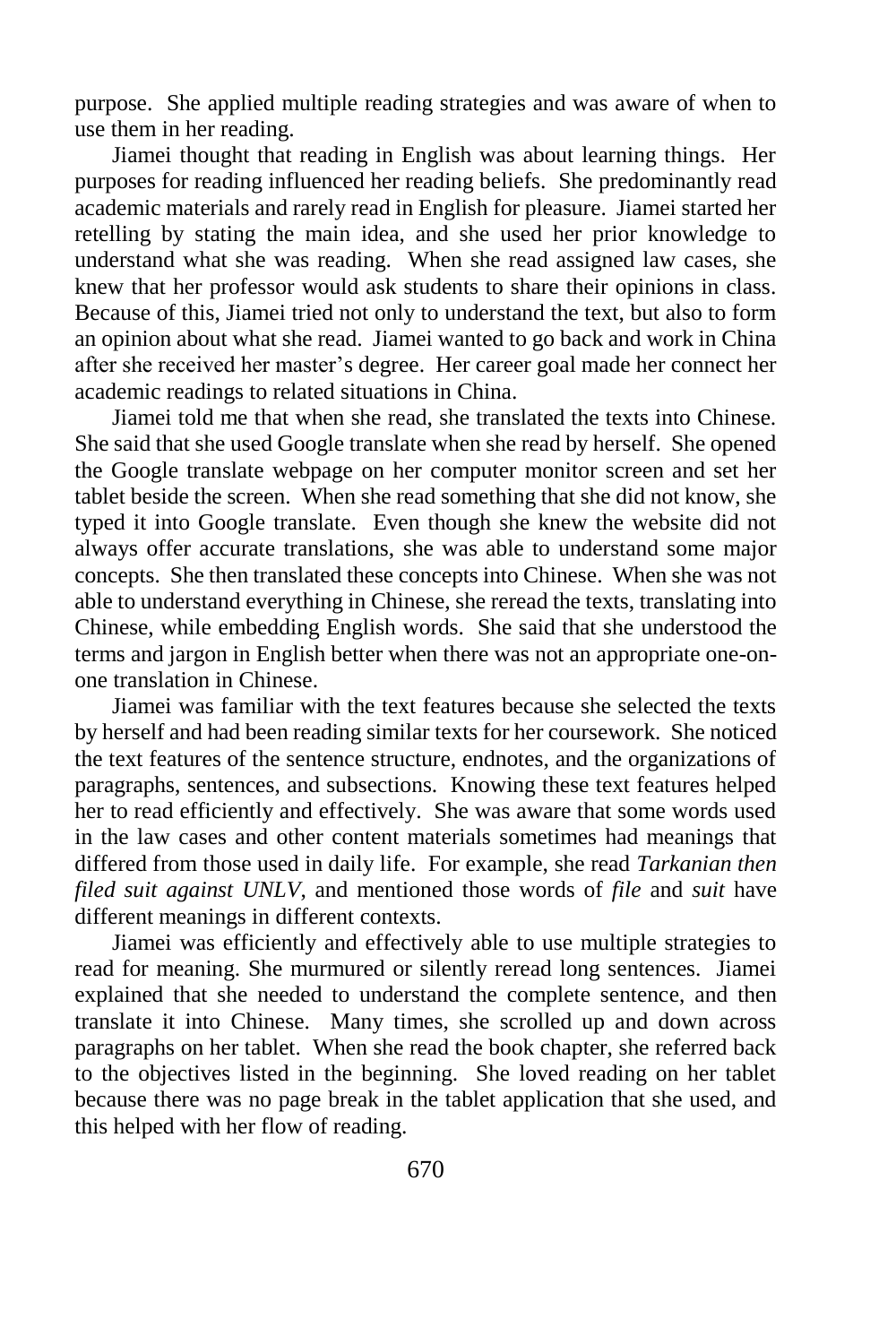When Jiamei came to parts of the text she considered unimportant, such as words in parentheses and introductory sections, she was comfortable with skipping chunks of texts. When she met new names for people and places, she replaced these words with their initial letters. For instance, she read *Jerry Tarkanian* as *Jerry T.*

Jiamei constantly looked up new words during her oral reading, retelling, and our discussion. She either looked in the drop-down dictionary in the book or typed in an online dictionary. We conferred about this strategy in one RMA session:

- Researcher: When you meet something that you don't know, would you hold and decide if you need to look them up after you finish reading that paragraph?
- Jiamei: No, I can't. I would forget. If I don't understand, I may forget the previous sentence when I keep reading.
- Researcher: So you think you need to read every sentence to understand?
- Jiamei: Not necessarily. But I am afraid that if I don't understand one sentence it may bother my understanding the entire text.

Researcher: How often would you look them [new words] up?

- Jiamei: Not everyone. It's automatic in my iPad. [She showed me the drop-down dictionary.] I just need to know the general meaning and then put it into the context.
- Researcher: Could you look them up after you finish reading this paragraph?
- Jiamei: No, I really can't. I will forget after three seconds.
- Researcher: Do you think [understanding] this short paragraph is very important in the text?
- Jiamei: I divide a long article into small sections. Each small section is the only one. So I have to understand [this small section].
- Researcher: Would you underline them first and then see if you can understand the main idea?

Jiamei: It bothers me if I don't know this word.

Even though Jiamei valued reading for meaning, made connections with real life, and reflected independently, she needed to know all the new words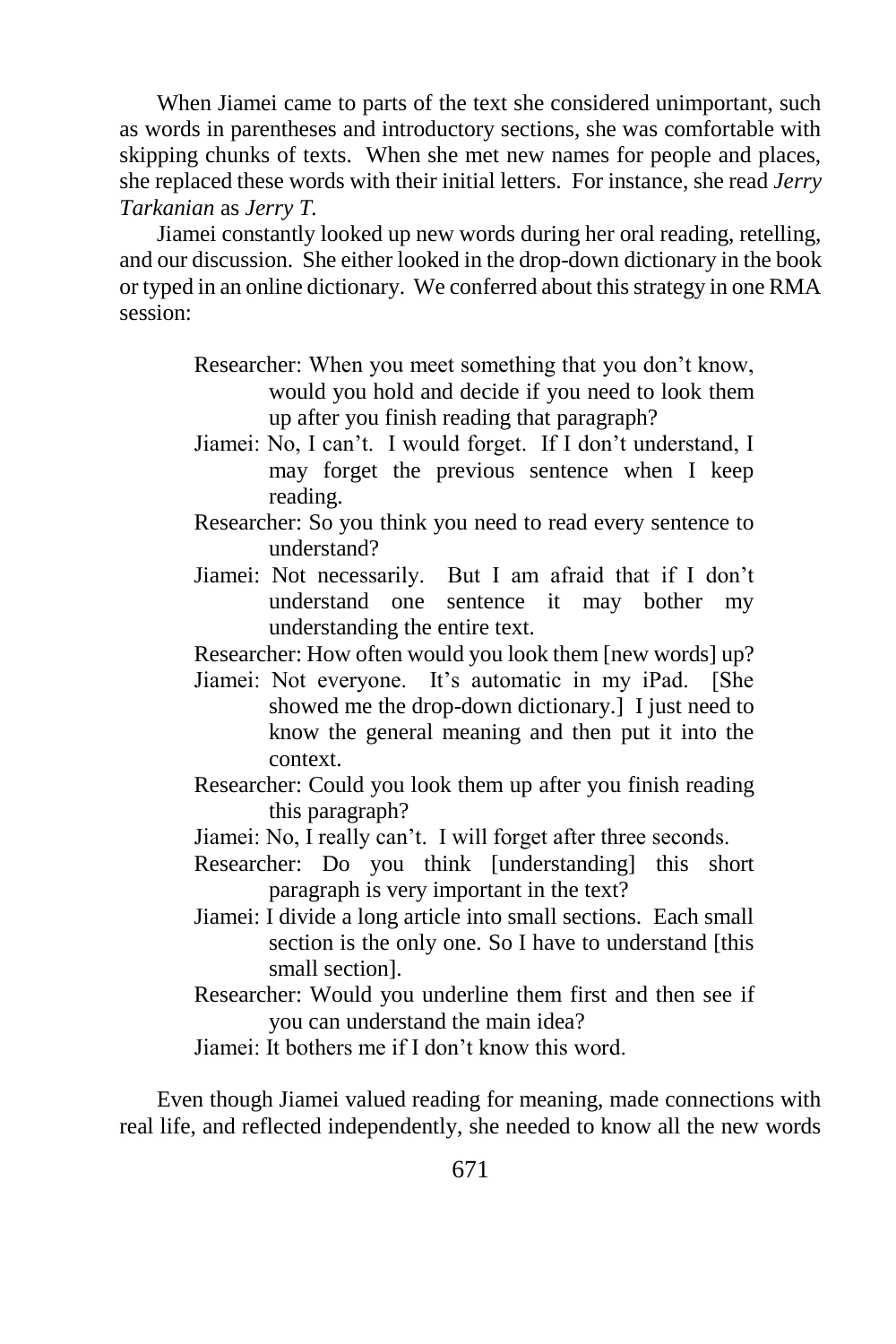in the text to be comfortable and confident about understanding the meaning. Jiamei was unaware of the importance of contextual clues in the text and seemed to believe reading is word decoding.

## **WENWEN, A READING DELIVERER**

Wenwen believed that "Reading is learning. I read to learn something with purposes. Once my language skills are improved, I can read for pleasure." She told me that when she read aloud, she always imagined there was an audience in front of her. She wanted her audience to receive accurate information so she delivered the content for them.

Wenwen made a few miscues when she read. She retold many details from what she read; however, she had a hard time connecting the details to get the main idea. After the first RMA session, Wenwen performed two rounds of retelling. During the first round, she retold every detail she remembered. She listed the details in words, phrases, and short sentences, which made her retelling very choppy. In the second round, she linked the details together and organized them into the main idea with supporting evidence. Her retelling flowed better, and she was better able to understand the text.

Wenwen noticed text features and relied upon them to navigate the text. For example, she paid attention to the organization of subsections, used context to predict meaning, reflected on her reading and paused to think, used the graphic and phonic information, and looked at a word's prefix and root to help predict the meaning. She also broke words into parts. For example, she separated the syllables in *backhoe* and read it in context to try to figure out what it meant.

Wenwen adjusted her reading strategies. For example, the second text she read was a professional article with many in-text citations. At first, Wenwen read aloud all the text in the parentheses: "carry the same negative connotations **left parenthesis** Bloch, 2001; Dryden, 1999; Scollon, 1995 **right parenthesis**" [emphasis added]. Then, Wenwen added words before in-text citations to make her reading flow better. For example, when the text read, *Taking a contradictory view to this position, some (Bailey, 2002; Baumann, 1996)…* she read, "Taking a contrary view to this position, some, **for example**, Bailey, 2002 and Baumann, 1996 …" [emphasis added]. Similarly, when the text read, *Baumann (1996) notes that…* she read, "Baumann **at** 1996 notes that … " [emphasis added]. During the third RMA, Wenwen omitted all the in-text references. She explained that she initially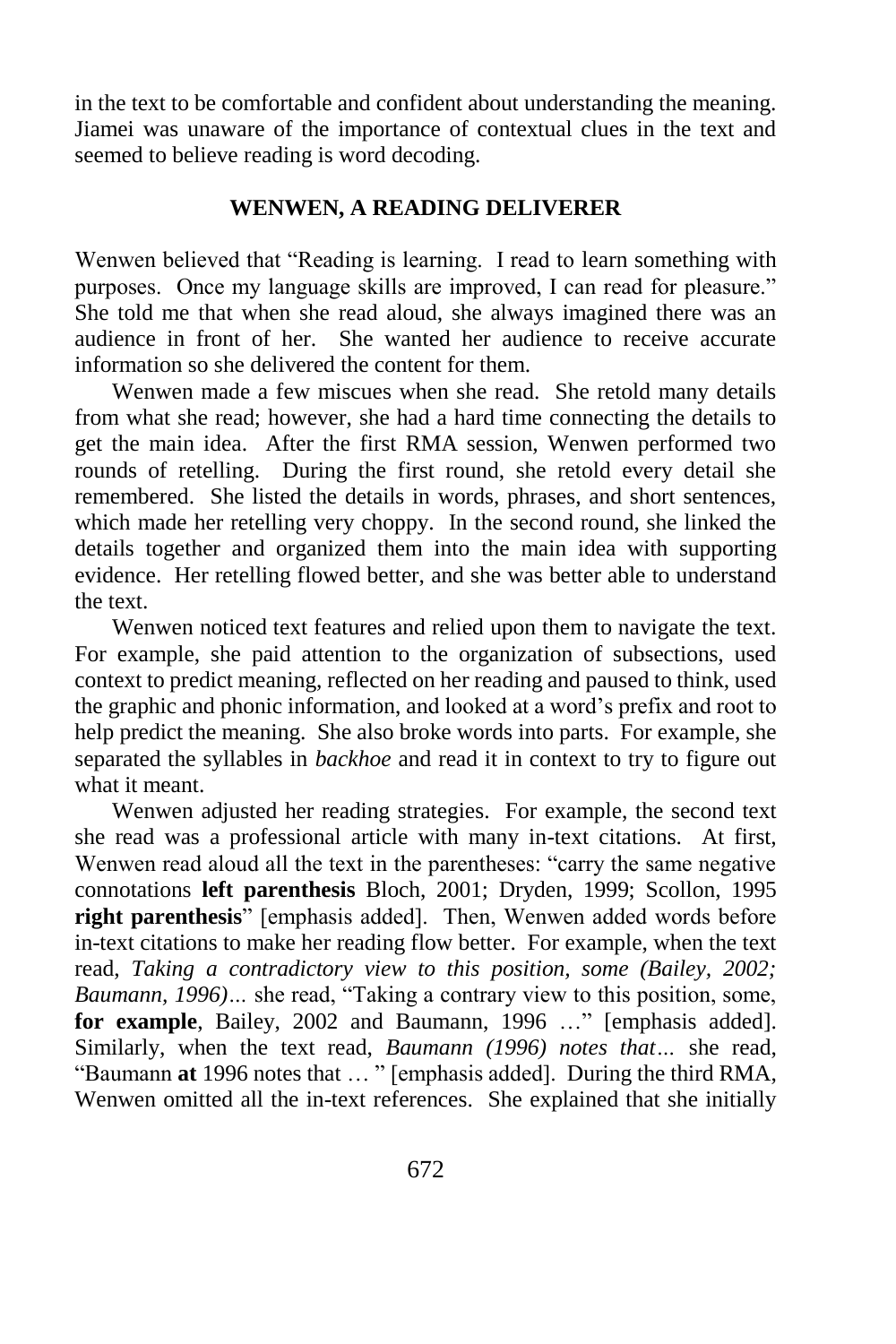wanted to make sure her audience received all the information, and then she realized that it was okay to omit information in the text.

Wenwen sometimes substituted words that I thought resulted in meaning loss; however, she thought her substitution made sense in her language. For example, in the first line of this sentence, she substituted the word *is* for *in* and we had the following discussion: *… plagiarism in technical writing begins with the simple assertion that one obvious cause [of increased plagiarism] is the influx of foreign students into Engineering fields …* [emphasis added].

> Researcher: Do you think it [substituting *is* for *in*] changed the meaning of the text?

> Wenwen: No, I don't think so. I think it may not be right according to [English] grammar, but it didn't change the meaning. Well, if I look at the grammar now, it may change the meaning a little bit as one is *plagiarism in technical writing*, the other is *plagiarism is technical writing*.

Researcher: Should you change it?

Wenwen: But I think, I did something like mixing the orders of words in a sentence in Chinese and I would still be able to understand the meaning. For example, a sentence 我今天吃饭了 *I today ate*, if we put it as 今 天吃饭我了 *today ate I*. We can still understand. So I wonder if [English] native speakers would be able to understand when they hear it [Wenwen's miscue of *is*].

When Wenwen translated the initial sentence into Chinese for understanding, it made sense to her. She used the language cueing systems across the two languages to make meaning.

## **CROSS-CASE FINDINGS**

There were similarities and differences between Wenwen and Jiamei relative to their reading beliefs and strategies, the way they navigated difficult texts, and how they switched between languages. Both participants ultimately increased their confidence in themselves as readers and became more metacognitively aware.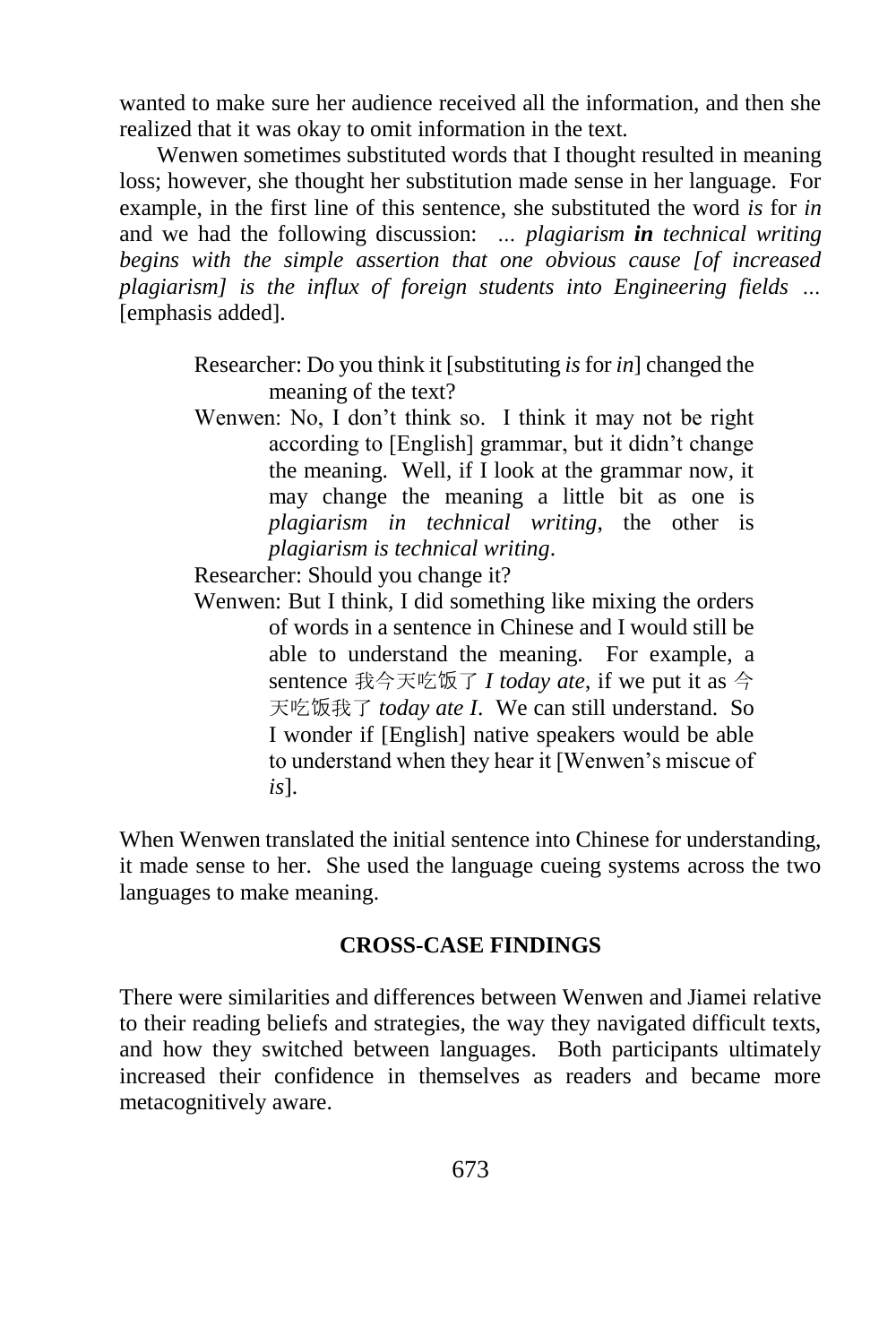#### **Reading Beliefs**

Both participants valued recognizing words and making sense of the text. They both focused on learning new information from what they read. Jiamei believed that she read for meaning, not word-by-word and that was consistent with her retelling and our conversations. However, when she encountered a new word, she took actions to understand it. Wenwen initially believed that she needed to decode the words for meaning and she began to value meaning over accuracy.

# **Reading Strategies**

Wenwen and Jiamei used a variety of reading strategies. In the earlier sessions, Jiamei looked up all the new words. In the later sessions, using context, she guessed at some of the new words. Similarly, Wenwen adjusted her strategies. For instance, she played with the texts in the parenthesis until she was sure she understood the text. She often used independent strategies, such as consistently using the context, looking at the root and prefix of a new word, and pausing and reflecting.

## **Navigating Difficult Text**

When the text became difficult, both participants slowed down and reread. Jiamei often reread sentence by sentence and looked up new words when the text was complex. When Jiamei became familiar with the text features and had sufficient background and prior knowledge, she was comfortable with skipping words, clauses, and sentences, as they did not influence her meaning-making. Wenwen first focused on the details that she remembered and was subsequently able to connect the details to main ideas for understanding challenging texts.

#### **Switching Languages and Translating**

Wenwen and Jiamei switched between two languages for meaningmaking. They both retold and talked about their reading in Chinese. They reported that they translated into Chinese to understand and that they sometimes kept terms and jargon in English. When Jiamei and Wenwen translated into Chinese, they used Chinese syntax to restructure the sentence. Although some miscues were not syntactically acceptable and changed the meaning, they were still able to reconstruct the meaning in Chinese.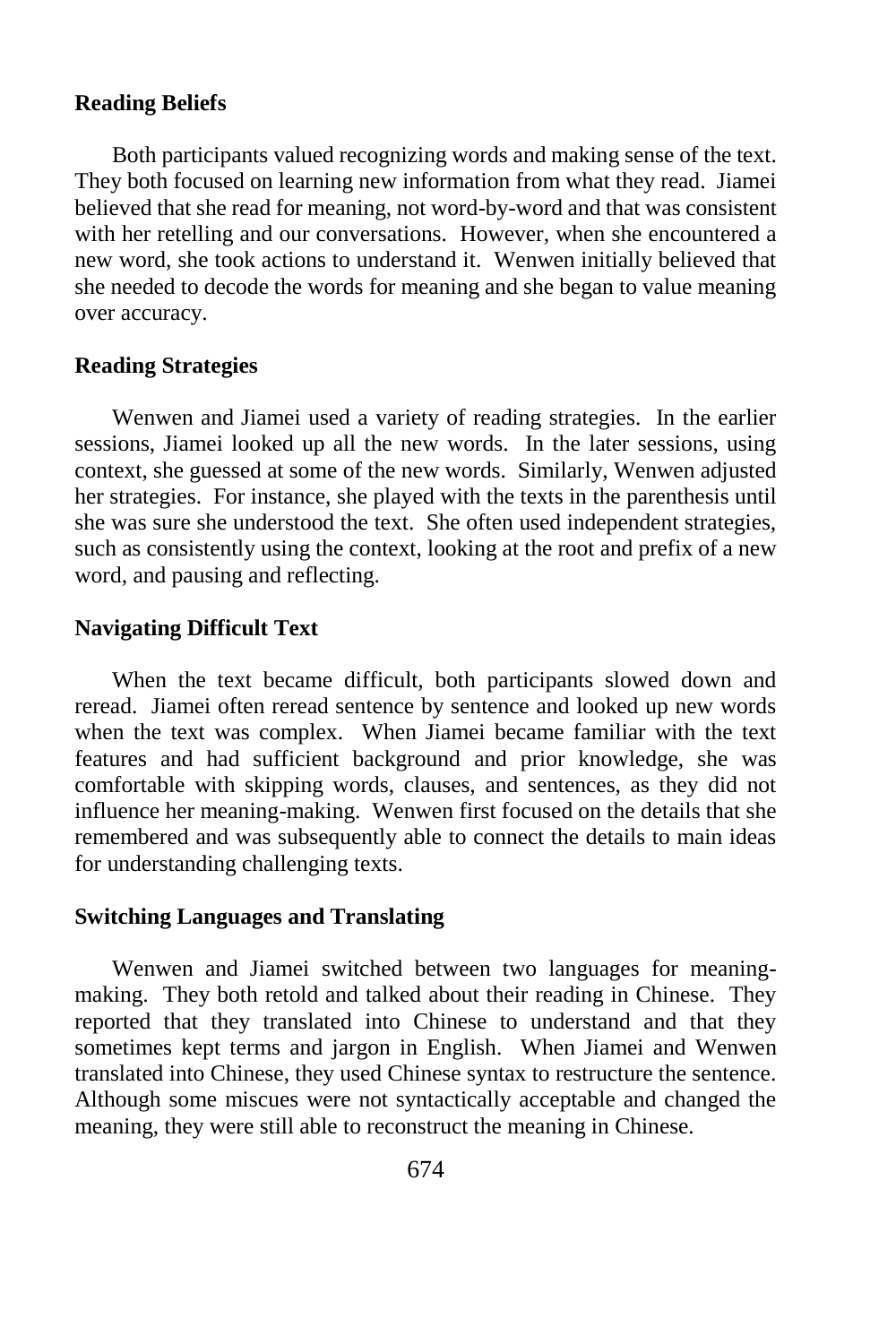#### **Building Confidence and Becoming Metacognitive**

Through RMA, Wenwen and Jiamei read closely. They read, retold, reread, answered and asked questions, discussed their reading, and decoded words and sentences. They became aware of their reading processes and increased their confidence as readers. For instance, Wenwen was more comfortable omitting the words in parenthesis when she read. Jiamei became confident guessing the meaning of new words. Both participants started observing and noticing their own reading strategies and started to feel successful as readers.

#### **DISCUSSION AND CONCLUSIONS**

Reading is a complex process, and disciplinary reading is particularly complex. Through RMA sessions, the two Chinese international graduate students shared their reading beliefs and processes. This case study found that the two participants' reading beliefs were not static. Their beliefs changed based on their purposes of academic reading. Bernhardt (1991) discussed that second language readers are changeable and their reading process is affected by many factors. In this study, text features and difficulty influenced the participants' reading strategy use. They used all language cueing systems to create meaning no matter what disciplines (K. Goodman, 1976; Moore & Gilles, 2005). They carefully and purposefully reread the text. They chose efficient and effective general reading strategies and used their prior knowledge of content when they read. Becoming familiar with the content area text features helped them navigate the texts. Realizing their reading strategy use contributed to them becoming more confident and successful with their academic reading.

The Chinese international graduate students approached English texts in the language that was effortlessly accessible to them. They translated from English to Chinese and switched between two languages. They usually relied on Chinese to carry the meaning and included some terms in English to facilitate their understanding. Along with the previous theories and studies (Bernhardt, 1991, 2011; Koda, 2007; Snow & Brinton, 1988), this study also found that the international students' first language, their English language proficiency, their English reading strategies, content area knowledge and their learning goals all affect their academic reading. Meaning exists in the transaction between the reader and the text (Rosenblatt, 1978) no matter what languages the readers read and what languages they utilize to understand.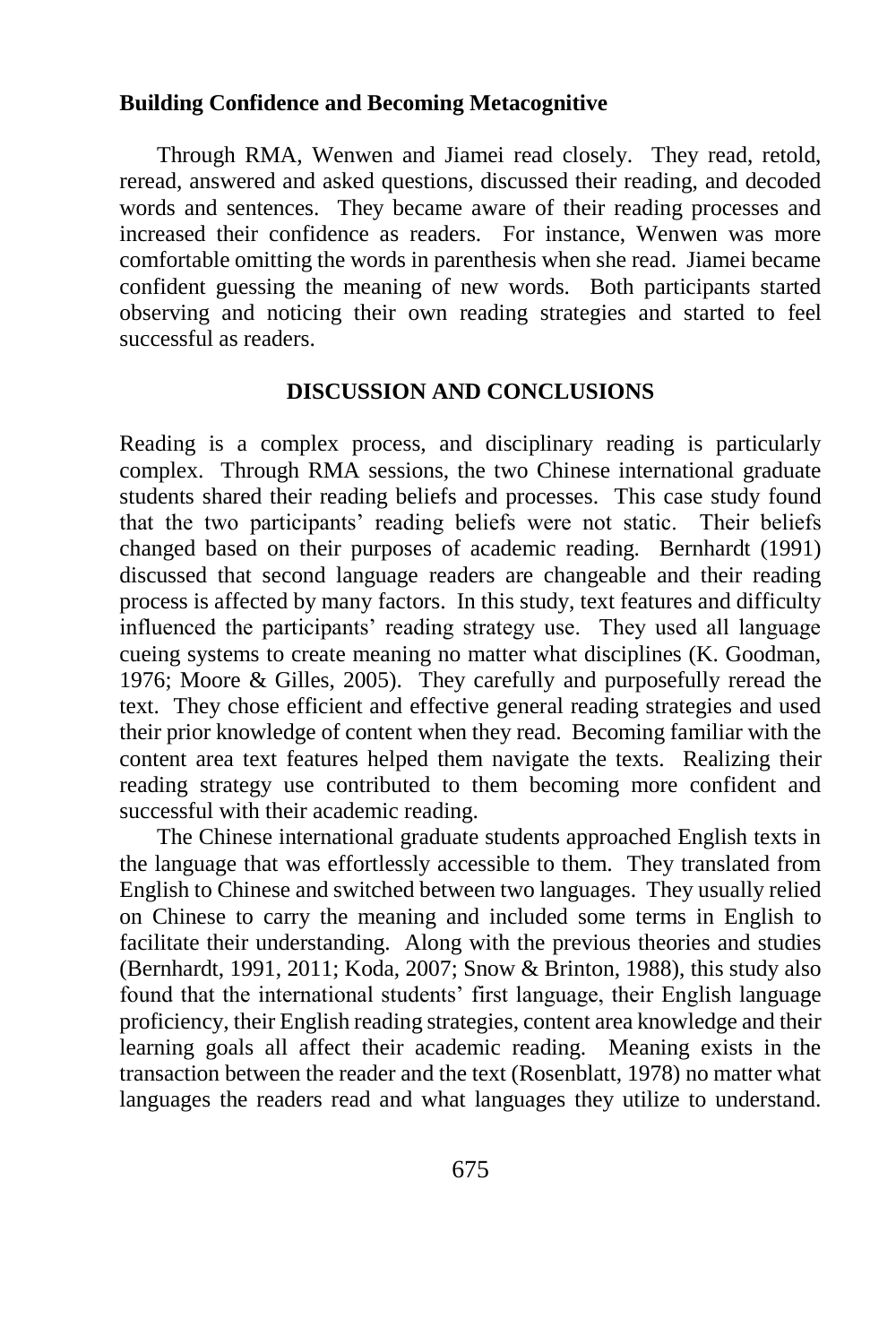International students decided on their strategies based on their academic goals, reading efficiency and effectiveness.

The retrospective conversations about the readers' miscues allowed the international students to reread, think of more in-depth questions, and discuss the text. Conferring about their miscues and examining why they made them helped Wenwen and Jiamei expand meaningfulness in their disciplines. It also gave the participants the opportunity to observe their reading, notice their own thinking, and cultivate metacognition in their academic reading. As they became aware of their strengths and needs in reading, they gained confidence and became more metacognitively aware of themselves as readers. Through the RMA sessions, the two international students valued their academic reading and developed into engaged, strategic and independent readers in their disciplines. When international students become metacognitive about their disciplinary learning, they are more confident when dealing with challenging academic reading and better prepared for their future careers.

#### **IMPLICATIONS**

This study provides insights for course instructors, faculty, English language teachers and learners in exploring readers' meaning construction and improving disciplinary literacy skills. International students who speak English as an additional language may share different beliefs about academic reading in different disciplines. Faculty, instructors, and English language teachers can help students discover their own beliefs and academic goals. Reading conversations like RMA allow instructors and teachers to involve students in metacognitive conversations and encourage students to think about their thinking. All instructors can adopt retrospective conversations to value students' reading and help them develop into engaged, strategic, and independent readers in their second language and their disciplines.

The study also suggests that instructors and teachers should value international students' first language and encourage them to use it to make meaning in disciplinary reading. Allowing the international students to confer about their English reading in their first language would value their first language and culture; meanwhile, it would support the students as they take on the challenge of learning disciplinary knowledge in English. Although the instructors and teachers may not be able to speak the students' first language, they can encourage the students to choose an effective way of making meaning and engage the students in interacting with their peers who share the same first language.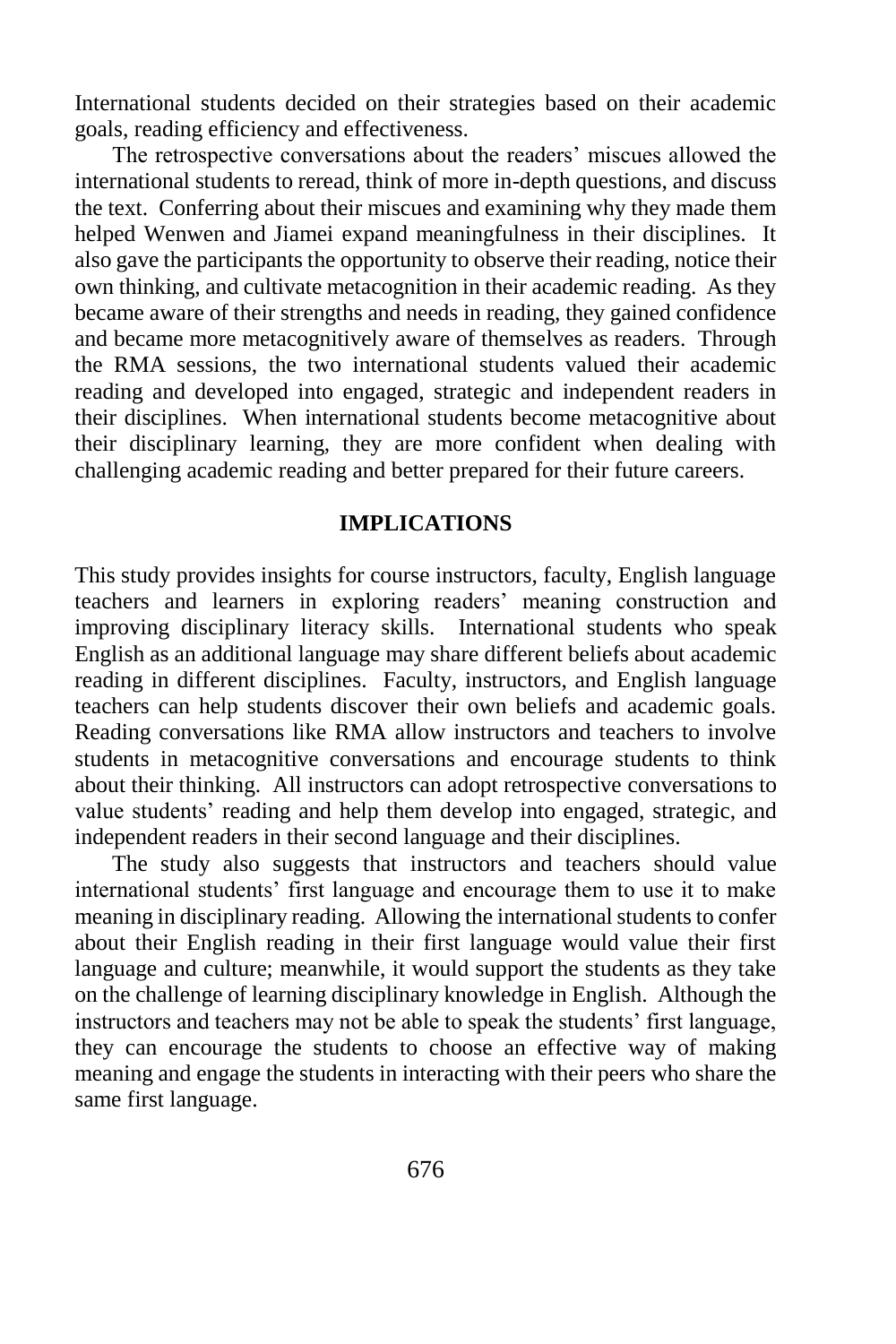## **LIMITATIONS AND FUTURE STUDIES**

As a common limitation of a case study, the findings cannot be generalized to a more significant population. I presented two types of readers in this study and other readers may have different types of reading styles. Even the same readers may change their reading styles over time. Future researchers could study more participants and over a longer extended period.

I listened to the participants reading aloud while conducting RMA, instead of marking the miscues after the readings. Although I am familiar with miscue analysis and RMA and have used them frequently with diverse readers, it was challenging to capture every miscue while listening and marking simultaneously. Future researchers could audio record the readings and retellings, then listen to the recordings multiple times and check the miscues. They could also have their markings reviewed. The researchers could design measurement before and after the RMA sessions to evaluate the students' growth as readers. Further research could use technical assistance, for instance, using an eye tracker to record the silent reading process and engage participants in a retrospective interview.

In this case study, I was the sole researcher. Having a co-investigator would help avoid bias in reporting and analyzing data. A common weakness of conducting interviews was the interviewee may want to please the interviewer by giving what the interviewer wants to hear. There might be bias due to the researcher's manipulation of events (Yin, 2017) and it may be difficult to record all the essential events.

This study serves as an example of research on the reading process and academic English reading strategies in different disciplines. It would benefit the researchers who are interested in English language reading and other second language reading and learning in various disciplines. In this study, I worked with two volunteers from two different disciplines. The text features were similar among all the materials that the two participants selected. The strategies they used were general content area reading strategies. Future studies could include more students from a variety of disciplines. For example, readers in computer science, engineering, or medicine may use other disciplinary-specific strategies. Further research could investigate the academic second language reading of readers from various cultural backgrounds different than Chinese. Moreover, it would be helpful to compare and contrast the reading processes of the first language and the second language for academic purposes.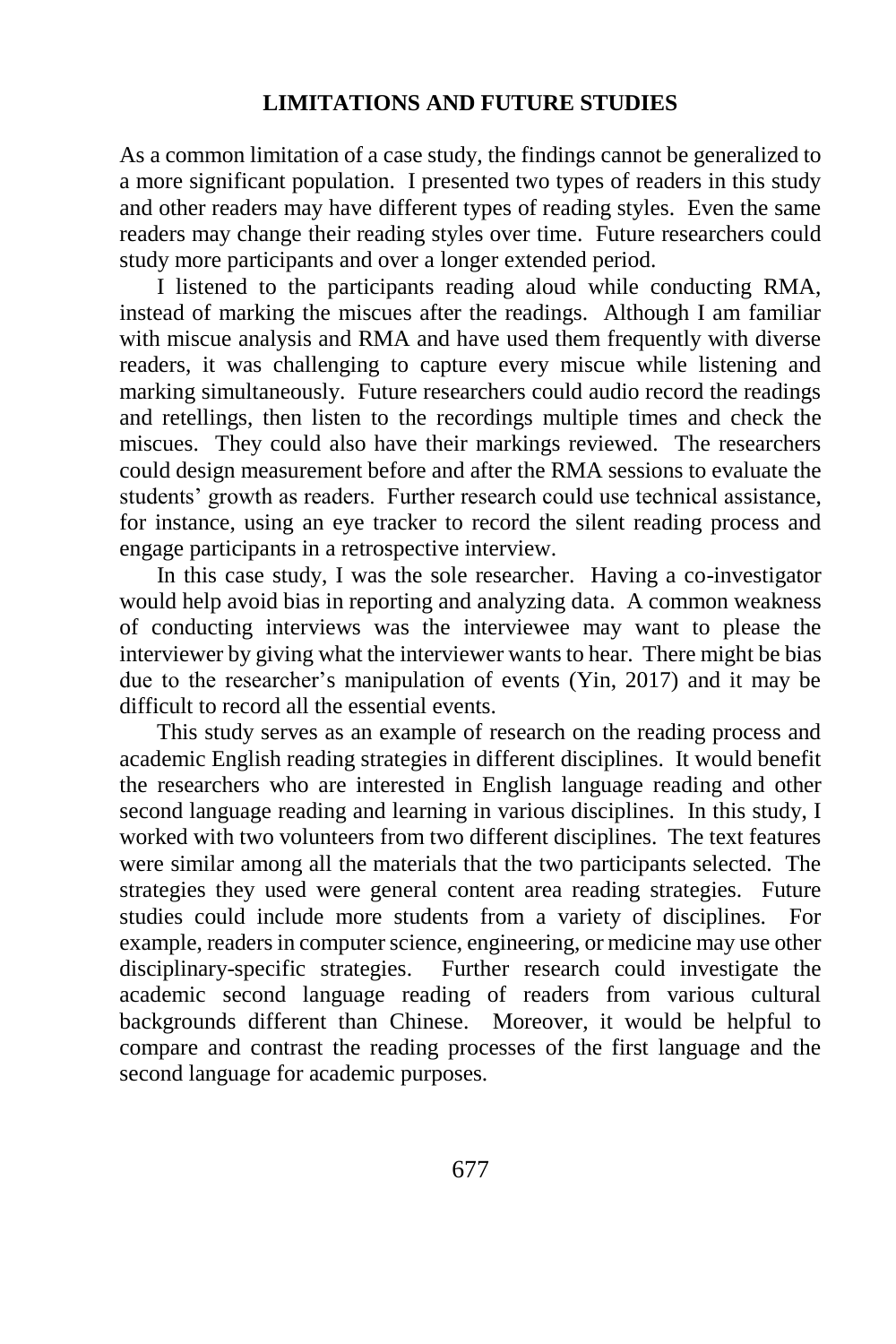#### **REFERENCES**

- Almazroui, K. (2015). Learning together through Retrospective Miscue Analysis: Salem's case study. *Reading Improvement*, *52*(2), 72–84.
- Andrade, M. (2009). The effects of English language proficiency on adjustment to university life. *International Multilingual Research Journal, 3*, 16–34.
- Bernhardt, E. (1991). *Reading development in a second language: Theoretical, empirical, and classroom perspectives.* Norwood, NJ: Ablex Publishing Corporation.
- Bernhardt, E. (2011). *Understanding advanced second-language reading*. New York, NY: Routledge.
- Chou, M. (2013). Strategy use for reading English for general and specific academic purposes in testing and nontesting contexts. *Reading Research Quarterly, 48*(2), 175–197.
- Fang, Z., & Pace, B. (2013). Teaching with challenging texts in the disciplines: text complexity and close reading. *Journal of Adolescent & Adult Literacy, 57*(2), 104–108.
- Fenner, D., & Snyder, S. (2017). *Unlocking English learners' potential: Strategies for making content accessible.* Thousand Oaks, CA: Corwin.
- Gilles, C., & Peters, D. (2011). Extending and expanding retrospective miscue analysis. In R. Meyer & K. Whitmore (Eds.), *Reclaiming reading: Teachers, students, and researchers regaining spaces for thinking and action* (pp.61–64). New York, NY: Routledge.
- Glasser, B., & Strauss, A. (1967). *The discovery of grounded theory*. Chicago, IL: Aldine Publishing Company.
- Goodman, K. (1976). Reading: A psycholinguistic guessing game. In A. Flurkey & J. Xu (Eds., 2003), *On the revolution of reading: The selected writings of Kenneth S. Goodman* (pp. 46–58). Portsmouth, NH: Heinemann.
- Goodman, Y. (1996). Revaluing readers while readers revalue themselves: Retrospective miscue analysis. *The Reading Teacher, 49*(8), 600– 609.
- Goodman, Y., Martens, P., & Flurkey, A. (2014). *The essential RMA: A window into readers' thinking*. Katonah, NY: Richard C. Owen.
- Goodman, Y., Watson, D., & Burke, C. (2005). *Reading miscue inventory: From evaluation to instruction*. New York, NY: Richard C. Owen.
- Huang, S. (2006). Reading English for academic purposes–What situational factors may motivate learners to read? *System, 34*, 371–383.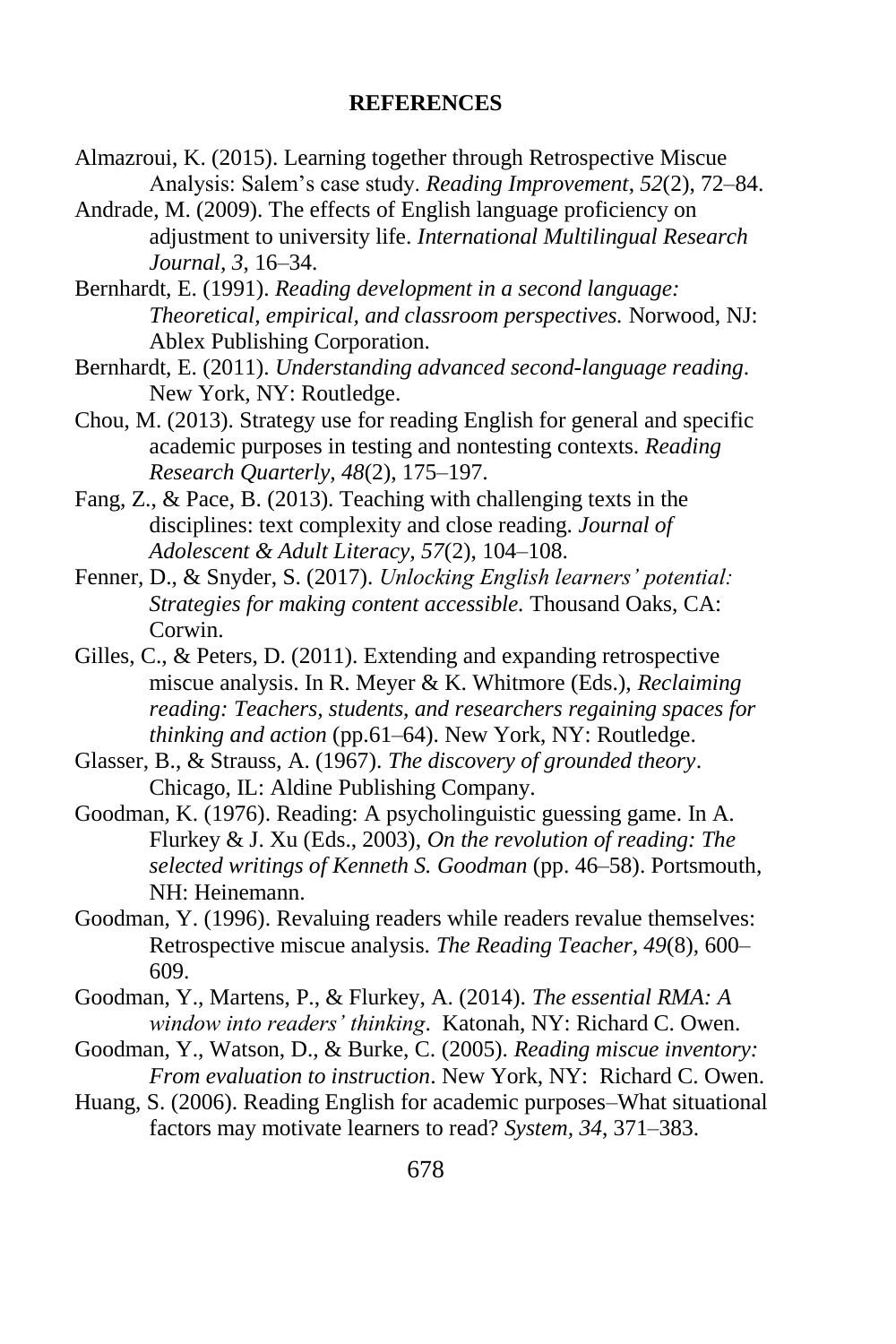- Institute of International Education. (2016). Top 25 Places of Origin of International Students, 2014/15–2015/16. *Open Doors Report on International Educational Exchange*. Retrieved from http://www.iie.org/opendoors
- Kim, M. (2010). *Adult ESL Korean readers' responses about their reading in L1 Korean and L2 English*. Unpublished doctoral dissertation. The University of Arizona. Tucson, AZ.
- Koda, K. (2007). *Insights into second language reading*. Cambridge University Press.
- Kucer, S. (2014). *Dimensions of literacy: A conceptual base for teaching reading and writing in school settings* (4th ed.). New York: Routledge.
- Li, S., & Munby, H. (1995). Metacognitive strategies in second language academic readings: a qualitative investigation. *English for Specific Purposes, 15*(3), 199–216.
- Ma, W., & Wang, C. (2014). *Learner's privilege and responsibility: A critical examination of the experiences and perspectives of learners from Chinese backgrounds in the United States*. Charlotte, NC: Information Age Publishing, INC.
- Marek, A. T. (1987). *Retrospective miscue analysis as an instructional strategy with adult readers.* Unpublished doctoral dissertation. The University of Arizona. Tucson, AZ.
- Martens, P., & Doyle, M. (2011). Revaluing readers and reading: Learning from the "Mighty Readers." In R. Meyer & K. Whitmore (Eds.), *Reclaiming reading: Teachers, students, and researchers regaining spaces for thinking and action* (pp. 45–60). New York, NY: Routledge.
- McKenna, M., & Robinson, R. (2014). *Teaching through text: Reading and writing in the content areas*. Upper Saddle River, NJ: Pearson.
- Moore, R., & Gilles, C. (2005). *Reading conversations: Retrospective miscue analysis with struggling readers*. Portsmouth, NH: Heinemann.
- Moteallemi, G. (2010). *ESL students' beliefs and strategies.* Unpublished doctoral dissertation. The University of Alberta. Edmonton, Alberta.
- Na, B., Schallert, D., & Jee, E. (2015). When a topic matters to you, does it matter if you read about it in a second language? *Literacy Research: Theory, Method, and Practice, 64*, 149–168.
- O'Brien, L., & Leighton, C. (2015). Use of increasingly complex text to advance ELs' knowledge and academic language. *Literacy Research: Theory, Method, and Practice, 64*, 169–192.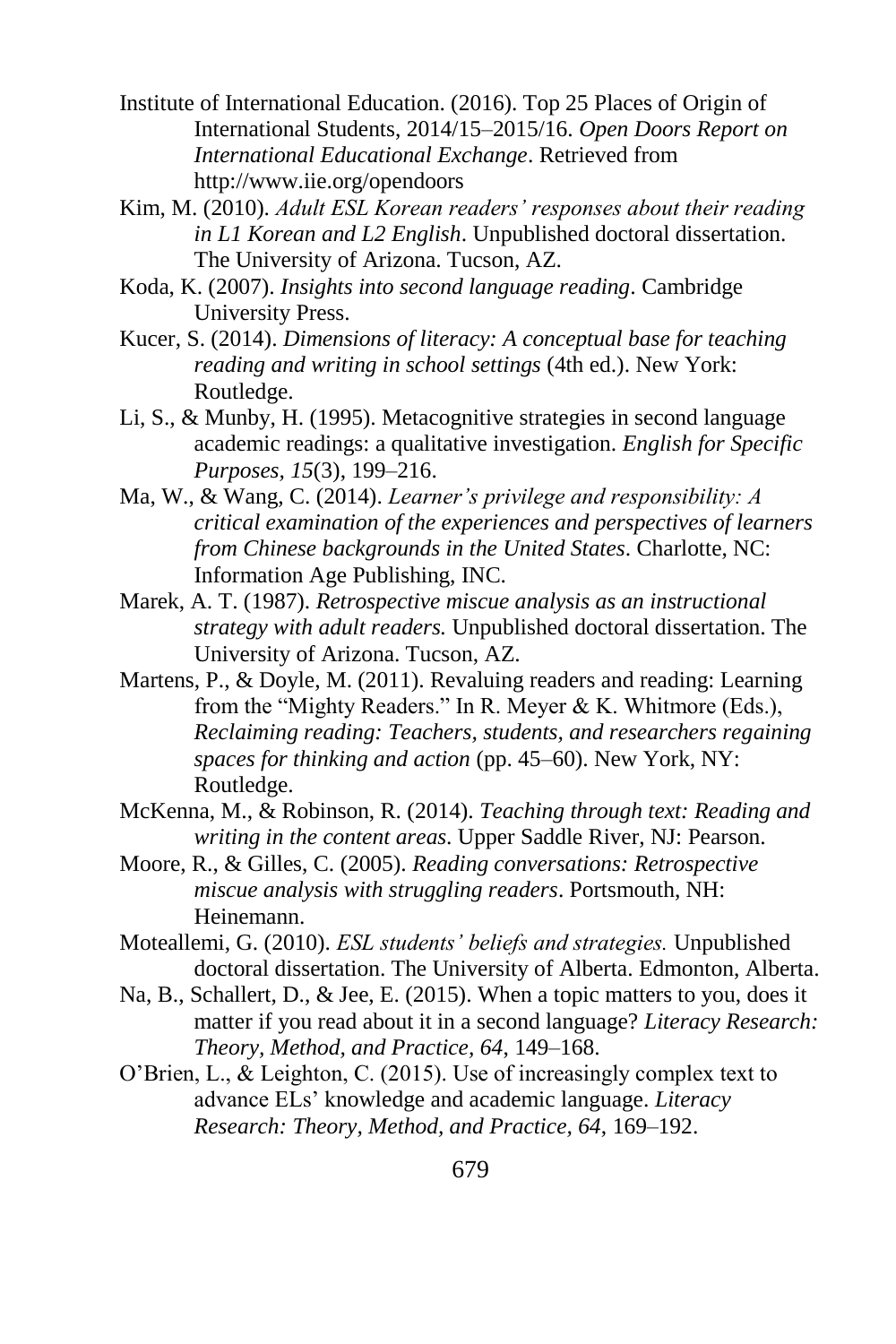- Paulson, E. J., & Mason-Egan, P. (2007). Retrospective miscue analysis for struggling postsecondary readers. *Journal of Developmental Education, 31*(2), 2–13.
- Protacio, M., & Jang, B. (2016). ESL teachers' perceptions about English Learners' reading motivation. *Literacy Research: Theory, Method, and Practice, 65,* 166–181.
- Rosenblatt, L. (1978). *The reader, the text, the poem: The transactional theory of the literary work.* Carbondale, IL: Southern Illinois University Press.
- Schoenbach, R., Greenleaf, C., & Murphy, L. (2012). *Reading for understanding: How reading apprenticeship improves disciplinary learning in secondary and college classrooms* (2nd ed.). San Francisco, CA: Jossey-Bass.
- Shanahan, C. (2013). What does it take? The challenge of disciplinary literacy. *Journal of Adolescent & Adult Literacy, 57*(2), 93–98.
- Shanahan, C., & Shanahan, T. (2014). The implications of disciplinary literacy. *Journal of Adolescent & Adult Literacy, 57(8),* 628–631.
- Shanahan, T., & Shanahan, C. (2008). Teaching disciplinary literacy to adolescents: Rethinking content-area literacy. *Harvard Educational Review, 78*(1), 40–59.
- Snow, M. A., & Brinton, D. M. (1988). Content-based language instruction: Investigating the effectiveness of the adjunct model. *TESOL Quarterly, 22,* 553–574.
- Su, M., & Harrison, L. (2016). Being wholesaled: An investigation of Chinese international students' higher education experiences. *Journal of International Students, 6*(4), 905–919.
- Yin, R. (2017). *Case study research and applications* (6th ed.). Thousand Oaks, CA: SAGE.
- Vygotsky, L. S. (1978). *Mind in society: The development of higher psychological process*. Cambridge, MA & London, England: Harvard University Press.
- Wang, C., & Zuo, H. (2014). Understanding Chinese international students' difficulties and strategies in learning English for academic purposes. In W. Ma & C. Wang (Eds.), *Learner's privilege and responsibility*  (pp. 67–82). Charlotte, NC: Information Age Publishing, INC.
- Wang, Y. (2014). *Reading in Mandarin and English: Using reading miscue inventory and retrospective miscue analysis with adult English language learners.* Unpublished doctoral dissertation. University of Missouri, Columbia, MO.